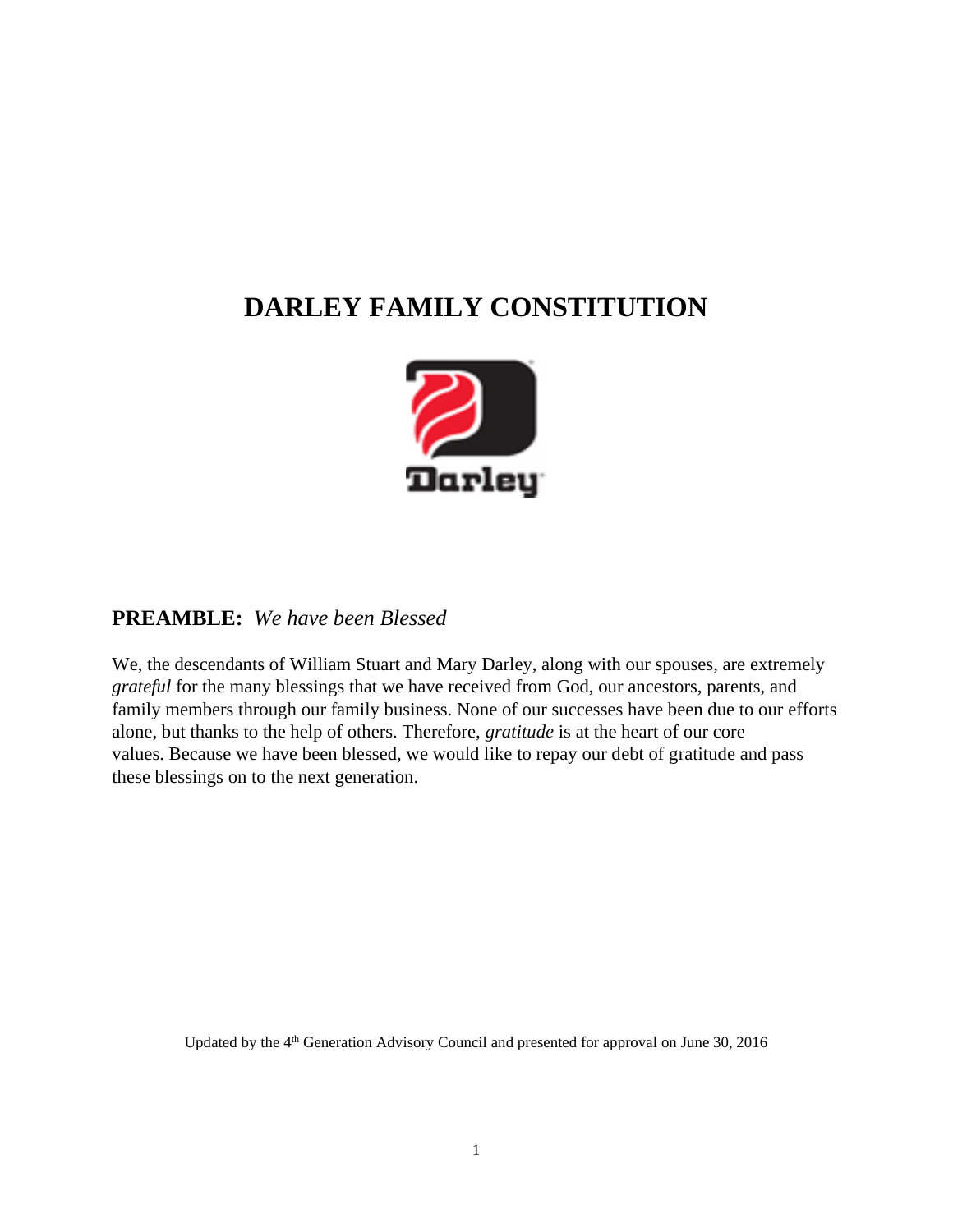# **Table of Contents**

| Preamble                                    |                |
|---------------------------------------------|----------------|
| Glossary                                    | 3              |
| <b>Mission Statement</b>                    | $\overline{4}$ |
| <b>Vision Statement</b>                     | $\overline{4}$ |
| <b>Core Family Principals</b>               | $\overline{4}$ |
| <b>Family Values</b>                        | 5              |
| <b>Participation Plan</b>                   | 6              |
| Rules for bringing Family into the Business | 6              |
| <b>Stock Transfer and Ownership Rules</b>   | 7              |
| Code of Conduct                             | 8              |
| <b>Articles</b>                             | 9              |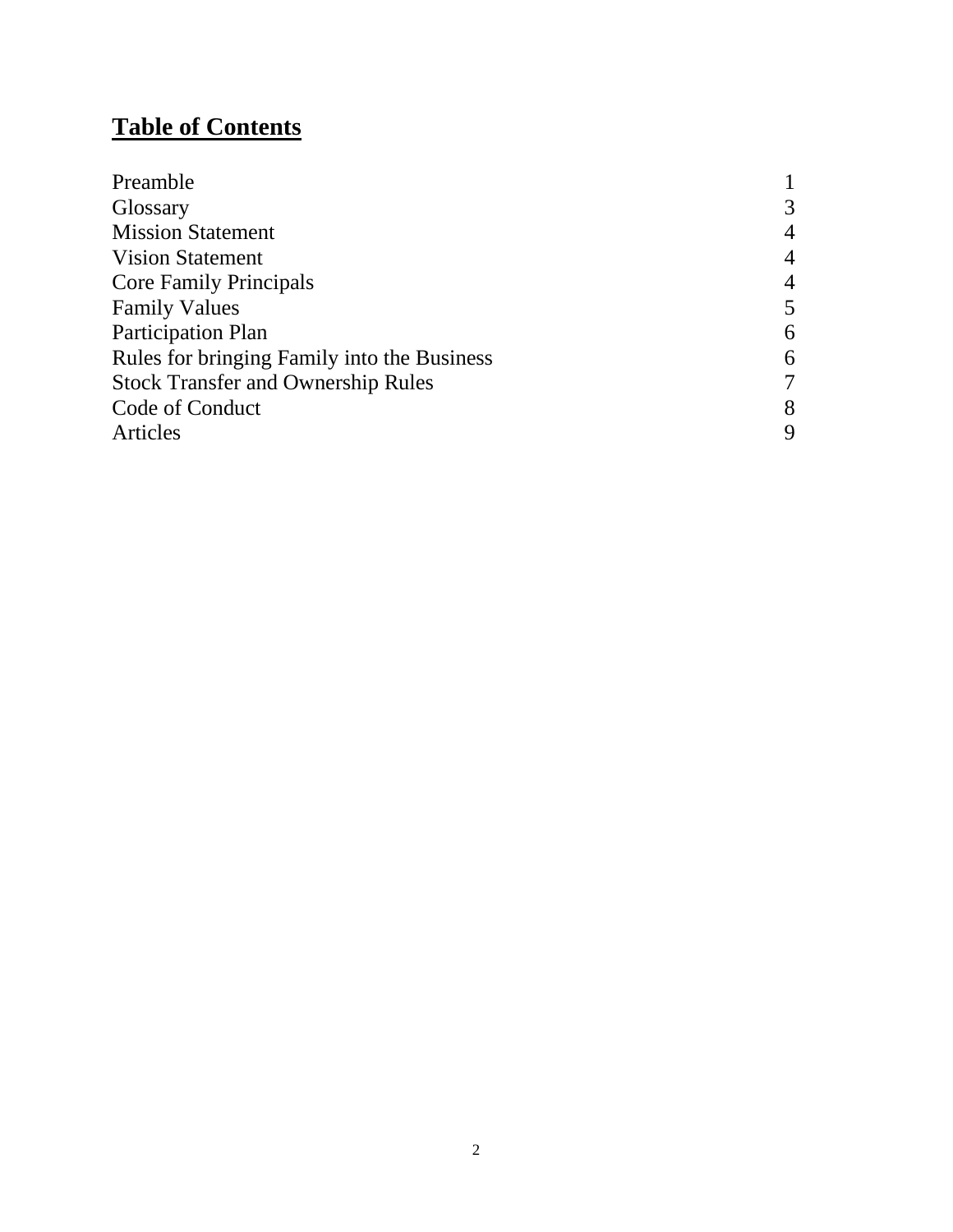# **GLOSSARY**

To improve clarity and provide legal certainty to the reader, specific definitions have been listed in the Glossary. The phrases and terms listed below are followed by a definition that is specific to the Darley Family Constitution.

**Blood relation/Blood line:** An individual descendant of William Stuart and Mary J. Darley, including adopted (as defined in the Darley Family Constitution) family members.

**Integrity:** The quality of being honest and having strong moral principles

**Marriage**: Legal union between two individuals

**Adoption**: The legal process where an individual assumes parental responsibility of a Minor.

**Stewardship**: An ethic that embodies the responsible planning and management of the Darley Company.

**Nepotism**: An individual of power showing favoritism to their relatives or friends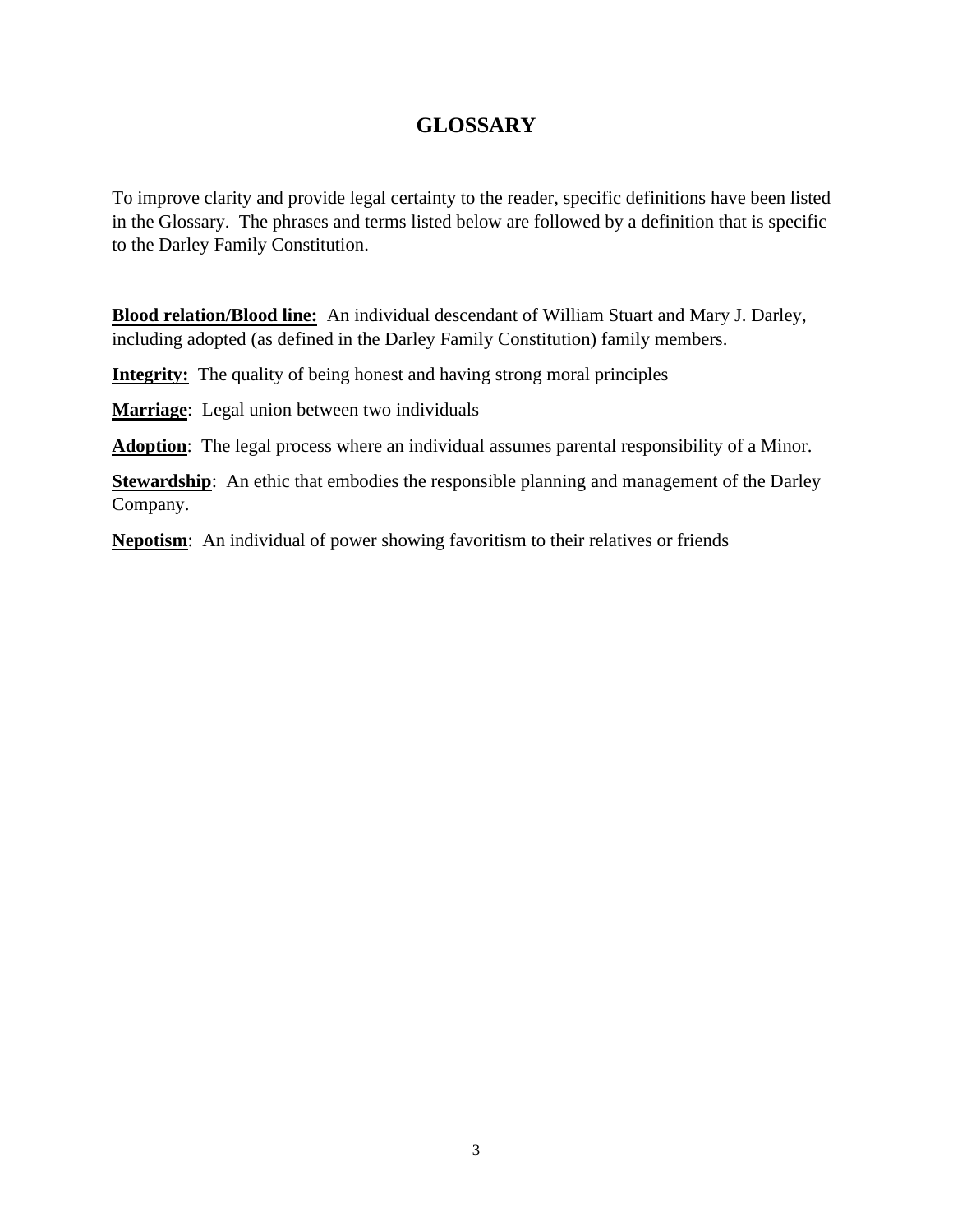# **MISSION STATEMENT**

Based on our family's shared values, the Darley family mission is to maintain a loving and harmonious family with strong values. We realize that this contributes to a successful family business which in turn makes a valuable contribution to society and the world. This will become the true legacy of our family and our family business.

The mission of the Family Council is to promote family unity, advise the company on family issues, implement best business practices and provide support to the company as needed.

We are one family, growing together and making a difference.

# **VISION STATEMENT**

To passionately serve the world's first responder and tactical communities by providing high quality products. We will accomplish this by pursuing profitable business ventures while creating jobs, developing people, and maintaining a philanthropic mentality.

# **CORE FAMILY PRINCIPLES**

### *Promoting Harmony and Resolving Conflict*

Descendants of William S. Darley place a high priority on family harmony. When there is a conflict, the most important course of action is self-reflection and humility. *Humility* means to consider the point of view and welfare of others ahead of our own and to listen to others even when we are being criticized. It means to be considerate of others before ourselves.

Although we may not agree on everything, it is with *a spirit of cooperation, trust and mutual respect* that we agree to listen and understand the point of view of others. We agree to make *mutual concessions* whenever possible to keep our family and business strong. We also want to acknowledge the efforts of others and realize that most of our accomplishments come with help from others. When family members are unable to resolve their conflicts, we shall seek the assistance of professional mediators.

### *Helping Family Members in Times of Trouble*

It may be necessary to help family members when they are having difficulties. At such times, we can give them our love and support, and do our best to help them. There may be times when emotionally supporting family members is more important than giving monetary aid, physical help, or our advice.

### *Dedication & Commitment*

We show our gratitude for the blessings we have received through hard work, dedication, and commitment to supporting the business activities of the Darley Company in order for us to carry this blessing onto future generations. Family and business success will be earned through continuous efforts to strengthen both pillars.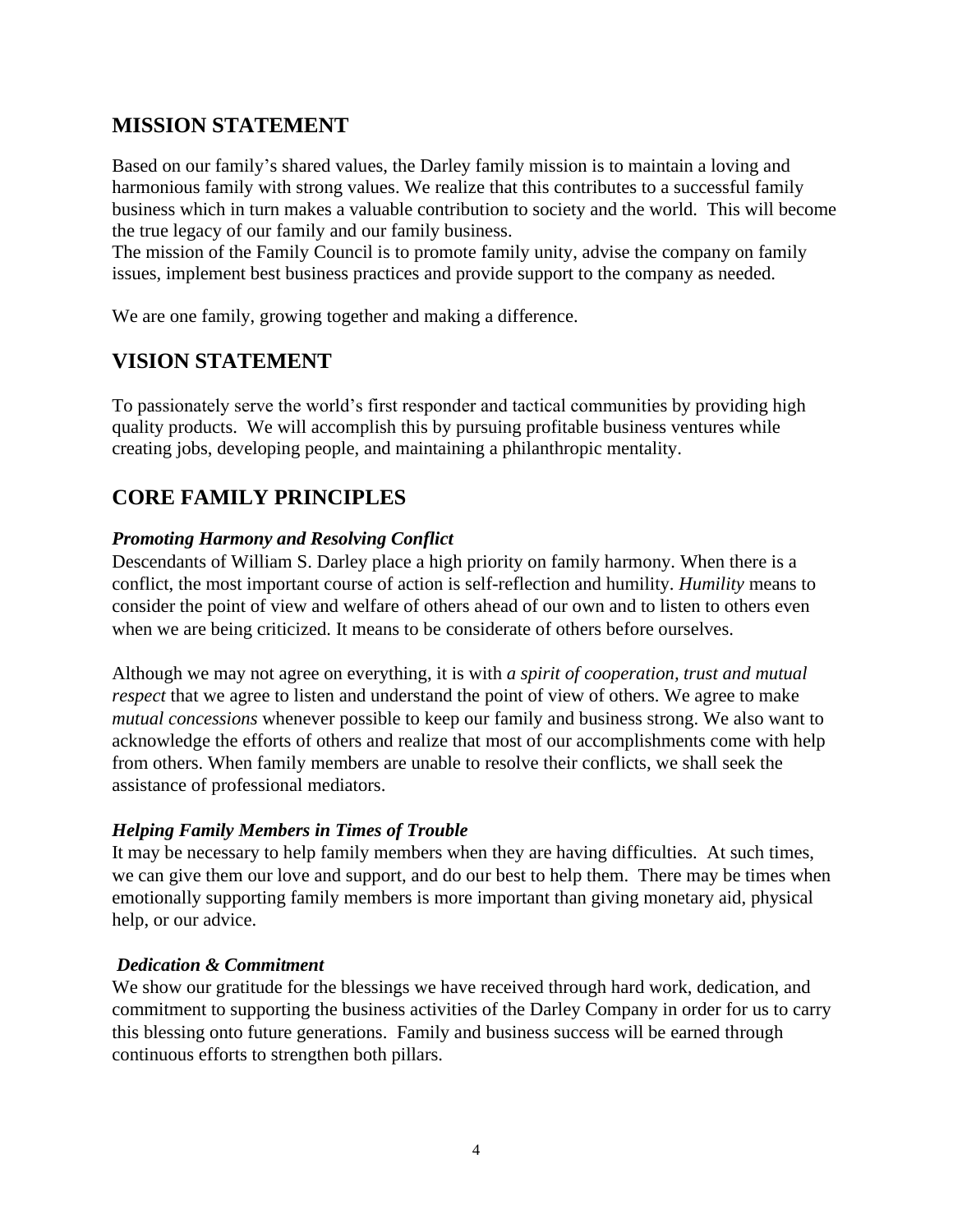# **FAMILY VALUES**

We aim to practice the virtues and principles which we have outlined in this constitution in order to make our family and family business prosperous for generations to come.

#### *Gratitude*

We are extremely grateful for the many blessings that we have received through our ancestors, parents, and family members. None of our successes have been due to our efforts alone, but thanks to the help of others.

#### *Faith*

The foundation of our family is our faith in God. Through our practice of the principles we have learned through our faith, we shall see the value of spiritual principles in business, and we will thereby influence society for the better.

#### *Service*

We are given an opportunity to contribute to society by providing high quality equipment to the world's fire and defense industries. The spirit of Service is also at the heart of our family and business life.

#### *Family Unity*

We are blessed to be part of a great family. All of us are tied together through blood relationship, marriage, or adoption. In addition to family ties, we are also inseparably connected through our ownership and/ or involvement in varying degrees in the family business. We will continue to do things that strengthen us as a family as this will also bring strength to the business.

#### *Love and Respect*

While the rewards for those working in the company are based on merit, the basis of a healthy family will be the mutual love and respect we show to one another unconditionally.

#### *Stewardship*

We all share a responsibility to each other and will strive to make decisions that positively impact the longevity of our business, family, and community. The decisions we make today should be guided by our vision for long-term success and continuity of our business and family.

#### *Integrity*

We want to grow the business in an honest, ethical way so that future generations will be able to truly enjoy the fruits of our efforts and take great pride in our family reputation. We maintain this reputation by living by moral principles that enable us to do what is right regardless of business circumstance.

#### *Attitude*

Through life's lessons, we learn that good things often arise from adversity. Those who came before us have exemplified a positive attitude in the challenges they have faced. They have also exemplified an ability to see the good in all things, even in their greatest challenges. With these examples of humility and acceptance that we have been shown, we vow to meet all future challenges with a positive attitude.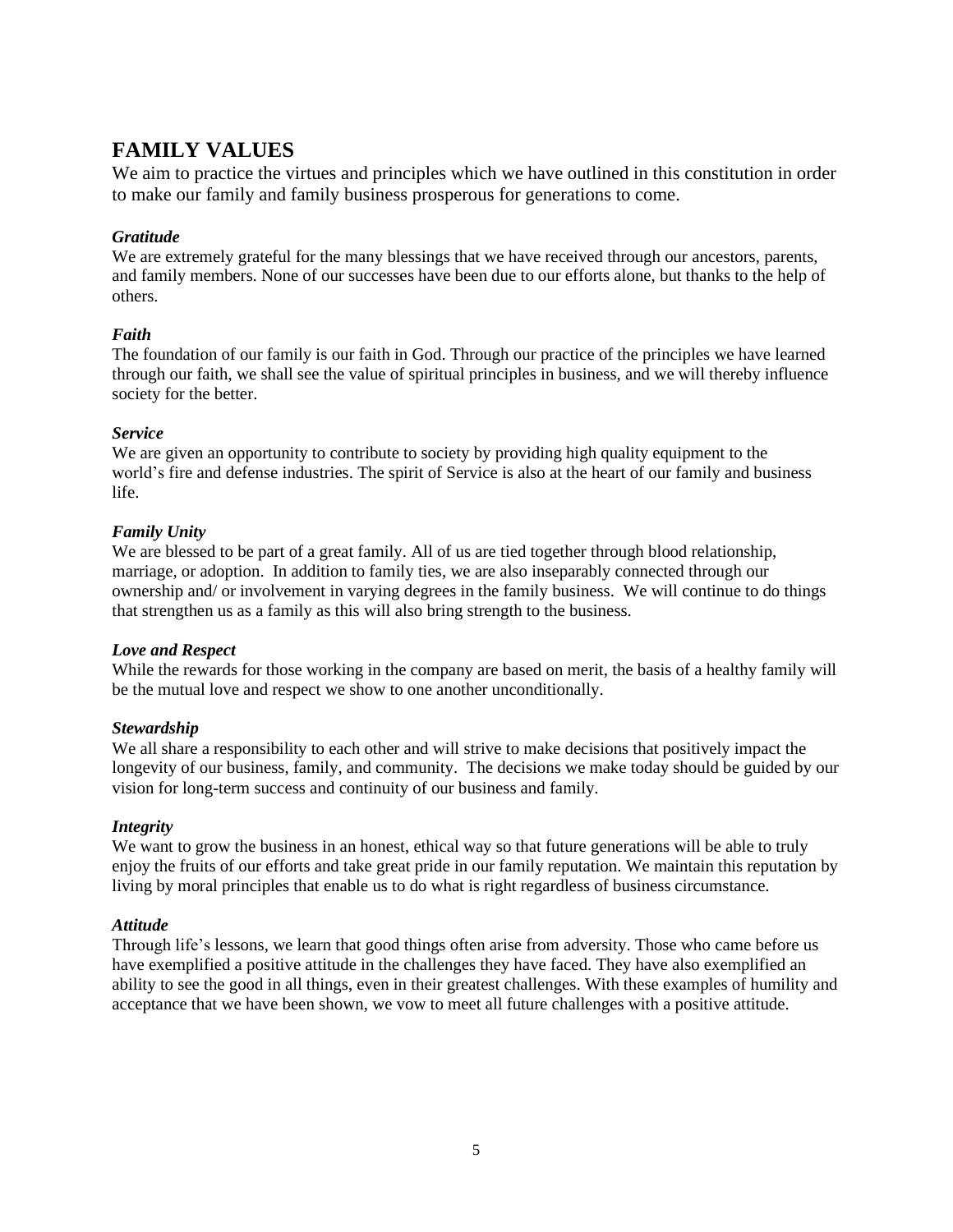# **THE DARLEY FAMILY EMPLOYMENT POLICY**

The Darley family views itself as having a stewardship responsibility for the company begun by William Stuart Darley. Ownership will always remain solely in the bloodline.

Family members are encouraged to consider making The Darley Company a place to invest their talents, and express their career aspirations, but only when it is a fit for both them and the company. Family members must work outside the company in a role that matches their proposed position at Darley. They must work elsewhere for no less than three years in meaningful employment to gain experience outside the company. Family members are expected to have and continue to develop the education, training, and skills needed to fulfill the job requirements. Under no circumstances is there an obligation on either side to the other.

No family member is allowed to enter the company in a capacity that is beyond their current role or responsibilities. They are required to have the education and experience required to meet the job requirements. Once active in the business, family members are encouraged to pursue opportunities for advancement.

Prior to joining the business family members will be required to submit a formal application and a letter addressed to the Executive Team which outlines the value he or she intends to bring to the company. They must interview with the board of directors and receive their recommendation to the executive team.

W.S. Darley & Co. will be operated with the best professional management available, whether family or non-family, and will adhere to common business practices of planning at every level and review of performance against those plans.

Family members will be paid at market rate for their position and receive approved company benefits appropriate to their position. Income that comes to family members active in the business from their ownership is not part of compensation for employment.

Family employees will be expected to hold to a higher standard of conduct and contribution to the business. They will be subject to the same rules as all other employees.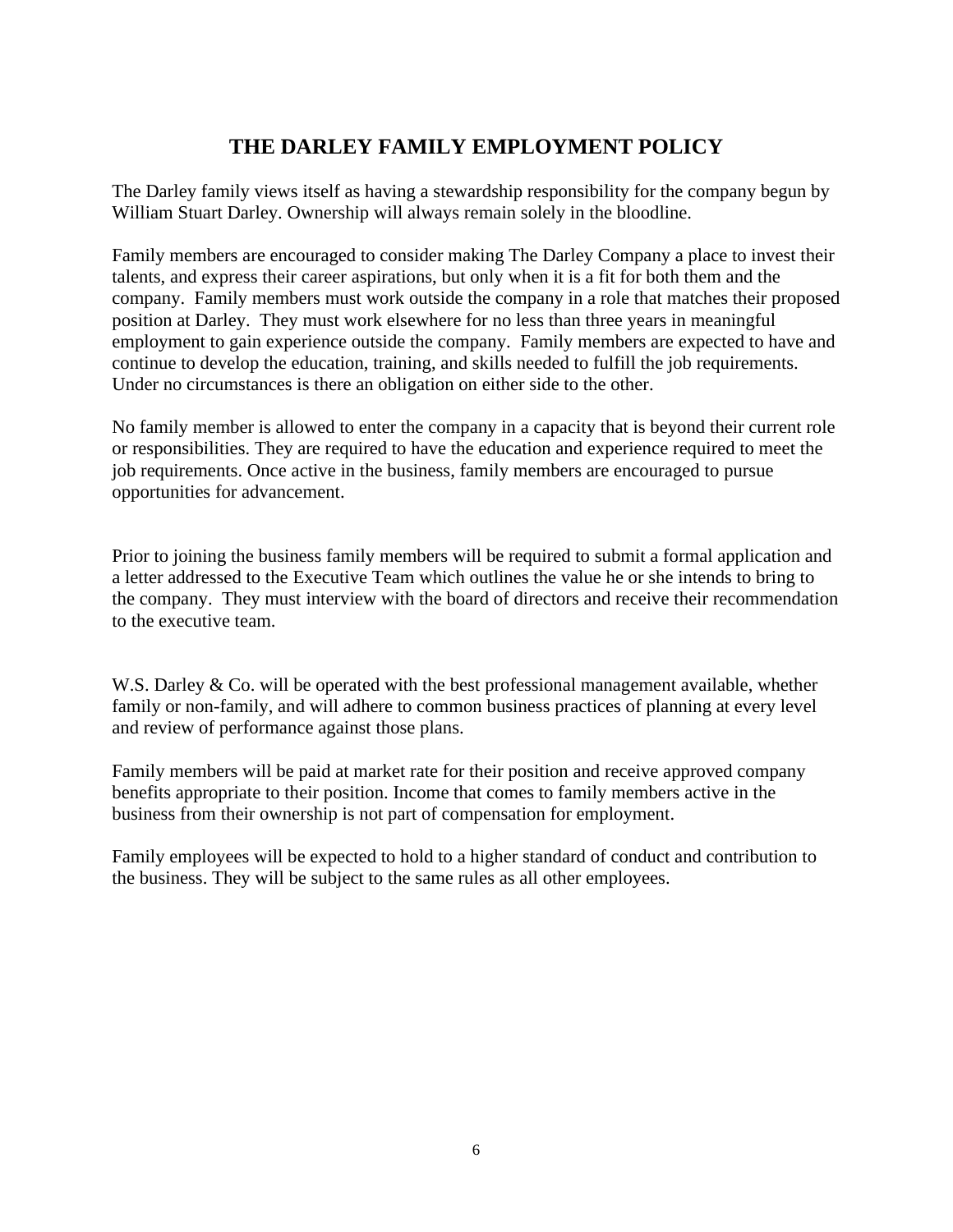*"The most common problem that inhibits a family business is employing a relative who is not capable of handling a job professionally or, at the very least, adequately. Sometimes it is lack of skills; more often it is a lack of desire or ambition."* John Ward

# **RULES FOR BRINGING FAMILY MEMBERS INTO THE BUSINESS**

- 1. Clear, explicit expectations about what the person will do his or her role and future.
- 2. Salary should be based on service to the business and comparable to that of other employees doing the same work.
- 3. The new person should have real responsibility for a clear area of the business and performance should be reviewed regularly.
- 4. Give Siblings different areas of focus. Rotate into different areas of the business.
- 5. Education must be completed prior to joining the business.
- 6. A minimum of two years of outside employment or military service must be completed prior to joining the business.
- 7. Understanding Family versus Business relationships. There will be no nepotism tolerated.

*Source: Working with the ones you love. Leon Danko*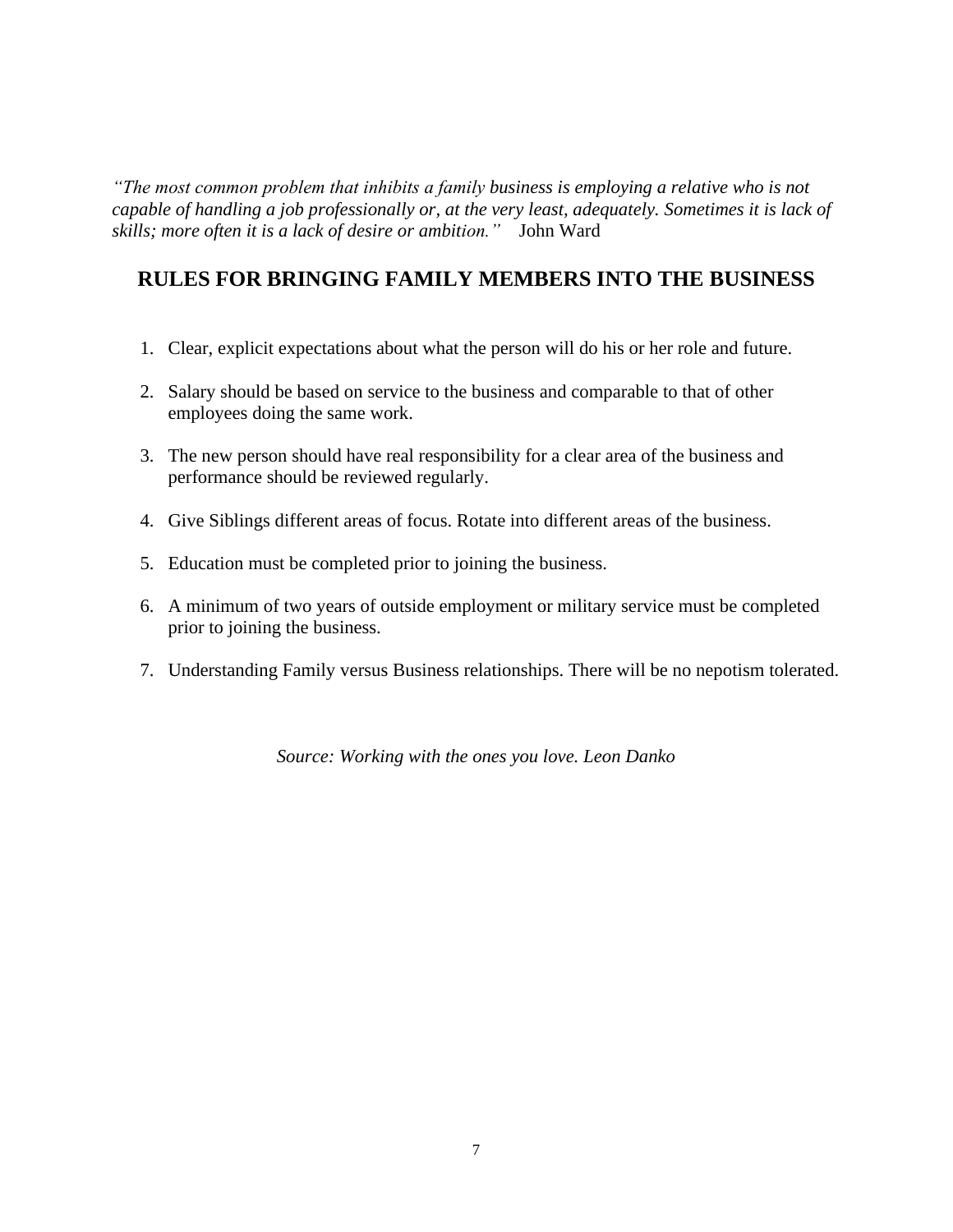## **STOCK TRANSFER**

- A. Stock Transfer Procedure
- B. Stock Transfer Instructions
- C. Application for waiver of right of first refusal upon proposed stock transfer

[See Company By-Laws and stock transfer agreement]

# **CODE OF CONDUCT**

- Family members should respect each other
- Family should strive to be good listeners
- Family should treat each other fairly
- Family loyalty and harmony are paramount
- A stronger family, a stronger business
- Family members will deal with each other professionally and openly keeping personal differences out of business relationships
- Respect privacy
- **•** Present a professional appearance
- Restrict public and restrain private criticism
- Family members should speak out…respectfully